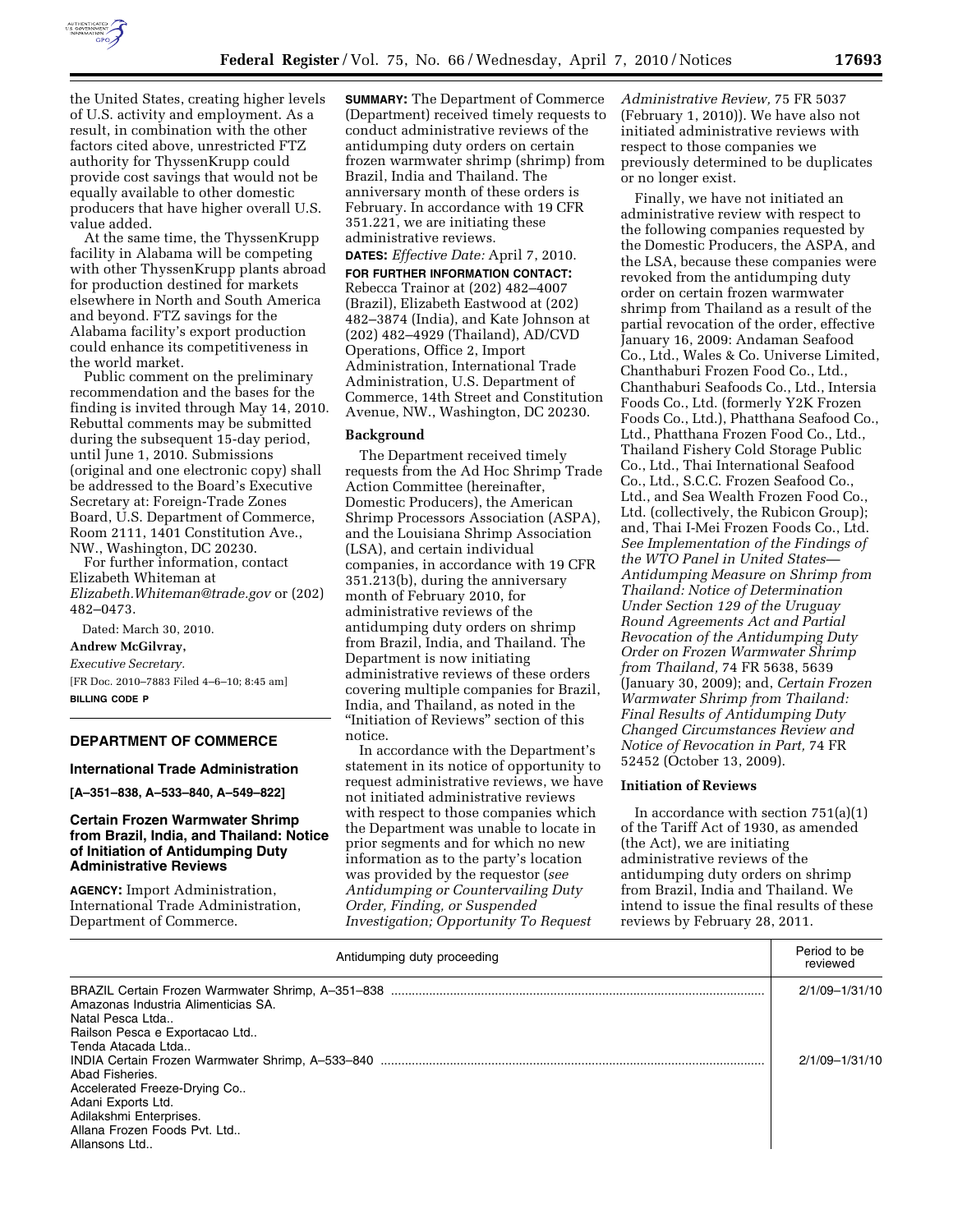| Antidumping duty proceeding                                                                                                                      | Period to be<br>reviewed |
|--------------------------------------------------------------------------------------------------------------------------------------------------|--------------------------|
| AMI Enterprises.                                                                                                                                 |                          |
| Amulya Sea Foods.                                                                                                                                |                          |
| Ananda Aqua Applications/Ananda Aqua Exports (P) Limited/Ananda Foods <sup>3</sup> .<br>Anand Agua Exports.                                      |                          |
| Andaman Seafoods Pvt. Ltd                                                                                                                        |                          |
| Angelique Intl.                                                                                                                                  |                          |
| Anjaneya Seafoods.                                                                                                                               |                          |
| Anjani Marine Traders.                                                                                                                           |                          |
| Apex Exports <sup>4</sup> .                                                                                                                      |                          |
| Asvini Exports.<br>Asvini Feeds Limited.                                                                                                         |                          |
| Asvini Fisheries Private Limited <sup>8</sup> .                                                                                                  |                          |
| Avanti Feeds Limited.                                                                                                                            |                          |
| Ayshwarya Seafood Private Limited.                                                                                                               |                          |
| Baby Marine Exports.                                                                                                                             |                          |
| Baby Marine International.                                                                                                                       |                          |
| Baby Marine Sarass.<br>Bhatsons Aquatic Products.                                                                                                |                          |
| Bhavani Seafoods.                                                                                                                                |                          |
| Bhisti Exports.                                                                                                                                  |                          |
| Bijaya Marine Products.                                                                                                                          |                          |
| Blue Water Foods & Exports P. Ltd                                                                                                                |                          |
| <b>Bluefin Enterprises.</b>                                                                                                                      |                          |
| Bluepark Seafoods Pvt. Ltd<br><b>BMR Exports.</b>                                                                                                |                          |
| Britto Exports.                                                                                                                                  |                          |
| C P Aquaculture (India) Ltd                                                                                                                      |                          |
| Calcutta Seafoods Pvt. Ltd. <sup>4</sup> .                                                                                                       |                          |
| Capithan Exporting Co                                                                                                                            |                          |
| Castlerock Fisheries Ltd                                                                                                                         |                          |
| Chemmeens (Regd).                                                                                                                                |                          |
| Cherukattu Industries (Marine Div.).<br>Choice Canning Company.                                                                                  |                          |
| Choice Trading Corporation Private Limited 4.                                                                                                    |                          |
| Coastal Corporation Ltd                                                                                                                          |                          |
| Cochin Frozen Food Exports Pvt. Ltd                                                                                                              |                          |
| Coreline Exports.                                                                                                                                |                          |
| Corlim Marine Exports Pvt. Ltd                                                                                                                   |                          |
| Damco India Private.                                                                                                                             |                          |
| Devi Fisheries Limited.<br>Devi Marine Food Exports Private Ltd./Kader Exports Private Limited/Kader Investment and Trading Company Private Lim- |                          |
| ited/Liberty Frozen Foods Pvt. Ltd./Liberty Oil Mills Ltd./Premier Marine Products/Universal Cold Storage Private Lim-                           |                          |
| ited $4, 5$ .                                                                                                                                    |                          |
| Devi Sea Foods Limited <sup>4</sup> .                                                                                                            |                          |
| Dhanamjaya Impex P. Ltd                                                                                                                          |                          |
| Diamond Seafood Exports/Edhayam Frozen Foods Pvt. Ltd./Kadalkanny Frozen Foods/Theva & Company <sup>4,6</sup> .<br>Digha Seafood Exports.        |                          |
| Esmario Export Enterprises.                                                                                                                      |                          |
| Exporter Coreline Exports.                                                                                                                       |                          |
| Falcon Marine Exports Limited/K.R. Enterprises <sup>4, 7</sup> .                                                                                 |                          |
| Five Star Marine Exports Private Limited.                                                                                                        |                          |
| Forstar Frozen Foods Pvt. Ltd                                                                                                                    |                          |
| Frigerio Conserva Allana Limited.                                                                                                                |                          |
| Frontline Exports Pvt. Ltd<br>G A Randerian Ltd                                                                                                  |                          |
| G.K S Business Associates Pvt. Ltd                                                                                                               |                          |
| Gadre Marine Exports.                                                                                                                            |                          |
| Galaxy Maritech Exports P. Ltd                                                                                                                   |                          |
| Gayatri Sea Foods and Feeds Private Ltd                                                                                                          |                          |
| Gayatri Seafoods.                                                                                                                                |                          |
| Geo Aquatic Products (P) Ltd<br>Geo Seafoods.                                                                                                    |                          |
| Grandtrust Overseas (P) Ltd                                                                                                                      |                          |
| GVR Exports Pvt. Ltd                                                                                                                             |                          |
| Haripriya Marine Export Pvt. Ltd. <sup>4</sup> .                                                                                                 |                          |
| Harmony Spices Pvt. Ltd                                                                                                                          |                          |
| HIC ABF Special Foods Pvt. Ltd                                                                                                                   |                          |
| Hindustan Lever, Ltd                                                                                                                             |                          |
| Hiravata Ice & Cold Storage.<br>Hiravati Exports Pvt. Ltd                                                                                        |                          |
| Hiravati International Pvt. Ltd. (located at APM—Mafco Yard, Sector—18, Vashi, Navi, Mumbai—400 705, India).                                     |                          |
| Hiravati International Pvt. Ltd. (located at Jawar Naka, Porbandar, Gujarat, 360 575, India).                                                    |                          |
| IFB Agro Industries Ltd. <sup>4</sup> .                                                                                                          |                          |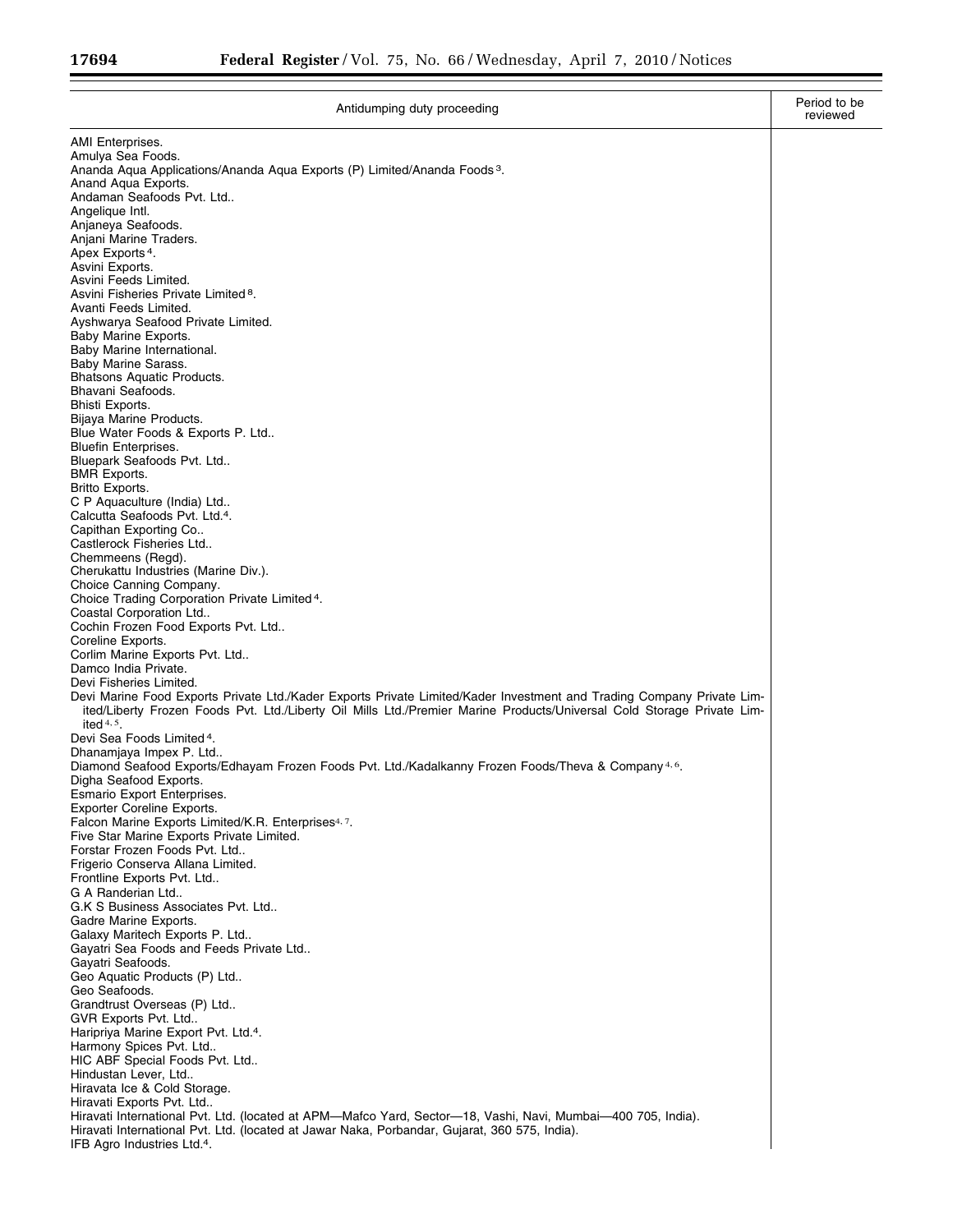Ξ

| Antidumping duty proceeding                                                                | Period to be<br>reviewed |
|--------------------------------------------------------------------------------------------|--------------------------|
| Indian Aquatic Products.                                                                   |                          |
| Indo Aquatics.                                                                             |                          |
| Innovative Foods Limited.<br>International Freezefish Exports.                             |                          |
| Interseas.                                                                                 |                          |
| <b>ITC Limited, International Business.</b>                                                |                          |
| ITC Ltd                                                                                    |                          |
| Jagadeesh Marine Exports.                                                                  |                          |
| Jaya Satya Marine Exports.                                                                 |                          |
| Jaya Satya Marine Exports Pvt. Ltd<br>Jayalakshmi Sea Foods Private Limited <sup>4</sup> . |                          |
| Jinny Marine Traders.                                                                      |                          |
| Jiya Packagings.                                                                           |                          |
| <b>KNR Marine Exports.</b>                                                                 |                          |
| K R M Marine Exports Ltd                                                                   |                          |
| K V Marine Exports <sup>4</sup> .                                                          |                          |
| Kalyan Aqua & Marine Exp. India Pvt. Ltd<br>Kalyanee Marine.                               |                          |
| Kay Kay Exports.                                                                           |                          |
| Kings Marine Products <sup>4</sup> .                                                       |                          |
| Koluthara Exports Ltd                                                                      |                          |
| Konark Aquatics & Exports Pvt. Ltd                                                         |                          |
| L.G Seafoods.<br>Landauer Ltd. C O Falcon Marine Exports Ltd                               |                          |
| Lewis Natural Foods Ltd                                                                    |                          |
| Libran Cold Storages (P) Ltd                                                               |                          |
| Lotus Sea Farms.                                                                           |                          |
| Lourde Exports.                                                                            |                          |
| Magnum Estates Limited <sup>4</sup> .                                                      |                          |
| Magnum Export.                                                                             |                          |
| Magnum Sea Foods Limited <sup>4</sup> .<br>Malabar Arabian Fisheries.                      |                          |
| Malnad Exports Pvt. Ltd                                                                    |                          |
| Mangala Marine Exim India Pvt. Ltd                                                         |                          |
| Mangala Sea Products.                                                                      |                          |
| Marine Exports.                                                                            |                          |
| Meenaxi Fisheries Pvt. Ltd                                                                 |                          |
| <b>MSC Marine Exporters.</b><br><b>MSRDR Exports.</b>                                      |                          |
| MTR Foods.                                                                                 |                          |
| N.C. John & Sons (P) Ltd.                                                                  |                          |
| Naga Hanuman Fish Packers.                                                                 |                          |
| Naik Frozen Foods.                                                                         |                          |
| Naik Seafoods Ltd                                                                          |                          |
| Navayuga Exports Ltd<br>Nekkanti Sea Foods Limited.                                        |                          |
| NGR Aqua International.                                                                    |                          |
| Nila Sea Foods Pvt. Ltd                                                                    |                          |
| Nine Up Frozen Foods.                                                                      |                          |
| Overseas Marine Export.                                                                    |                          |
| Penver Products (P) Ltd                                                                    |                          |
| Pijikay International Exports P Ltd<br>Pisces Seafood International.                       |                          |
| Premier Seafoods Exim (P) Ltd                                                              |                          |
| R V R Marine Products Private Limited <sup>4</sup> .                                       |                          |
| Raa Systems Pvt. Ltd                                                                       |                          |
| Raju Exports.                                                                              |                          |
| Ram's Assorted Cold Storage Ltd.4.                                                         |                          |
| Raunag Ice & Cold Storage.<br>Raysons Aquatics Pvt. Ltd                                    |                          |
| Razban Seafoods Ltd                                                                        |                          |
| RBT Exports.                                                                               |                          |
| RDR Exports.                                                                               |                          |
| Riviera Exports Pvt. Ltd                                                                   |                          |
| Rohi Marine Private Ltd                                                                    |                          |
| Royal Cold Storage India P Ltd<br>S & S Seafoods.                                          |                          |
| S. A. Exports.                                                                             |                          |
| S Chanchala Combines.                                                                      |                          |
| Safa Enterprises.                                                                          |                          |
| Sagar Foods.                                                                               |                          |
| Sagar Grandhi Exports Pvt. Ltd                                                             |                          |
| Sagarvihar Fisheries Pvt. Ltd                                                              |                          |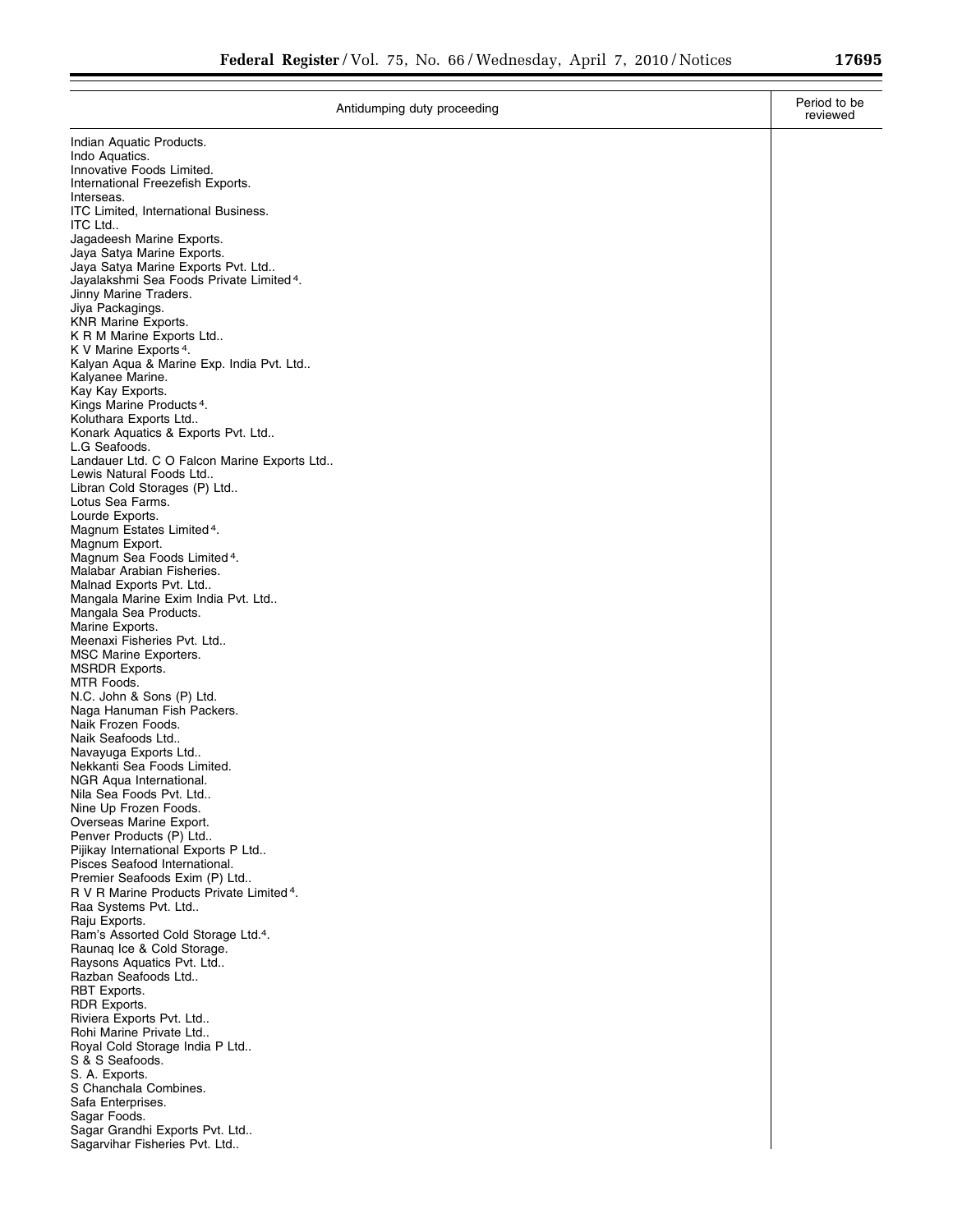| Antidumping duty proceeding                                                                             | Period to be<br>reviewed |
|---------------------------------------------------------------------------------------------------------|--------------------------|
| SAI Marine Exports Pvt. Ltd. <sup>4</sup> .                                                             |                          |
| SAI Sea Foods <sup>4</sup> .                                                                            |                          |
| Sanchita Marine Products P Ltd.<br>Sandhya Aqua Exports.                                                |                          |
| Sandhya Aqua Exports Pvt. Ltd                                                                           |                          |
| Sandhya Marines Limited.<br>Santhi Fisheries & Exports Ltd                                              |                          |
| Satya Seafoods Private Limited.                                                                         |                          |
| Sawant Food Products.                                                                                   |                          |
| Seagold Overseas Pvt. Ltd<br>Selvam Exports Private Limited.                                            |                          |
| Sharat Industries Ltd                                                                                   |                          |
| Shimpo Exports.                                                                                         |                          |
| Shippers Exports.<br>Shroff Processed Food & Cold Storage P Ltd                                         |                          |
| Silver Seafood.                                                                                         |                          |
| Sita Marine Exports.                                                                                    |                          |
| SLS Exports Pvt. Ltd<br>Sprint Exports Pvt. Ltd.4.                                                      |                          |
| Sri Chandrakantha Marine Exports <sup>4</sup> .                                                         |                          |
| Sri Sakkthi Cold Storage.<br>Sri Sakthi Marine Products P Ltd                                           |                          |
| Sri Satya Marine Exports.                                                                               |                          |
| Sri Venkata Padmavathi Marine Foods Pvt. Ltd                                                            |                          |
| Srikanth International.<br>Srikanth International Agri Exports & Imports.                               |                          |
| SSF Ltd                                                                                                 |                          |
| Star Agro Marine Exports.                                                                               |                          |
| Star Agro Marine Exports Private Limited.<br>Sterling Foods.                                            |                          |
| Sun-Bio Technology Ltd                                                                                  |                          |
| Supreme Exports.                                                                                        |                          |
| Surya Marine Exports.<br>Suryamitra Exim (P) Ltd                                                        |                          |
| Suvarna Rekha Exports Private Limited.                                                                  |                          |
| Suvarna Rekha Marines P Ltd                                                                             |                          |
| TBR Exports Pvt Ltd<br>Teekay Marine P. Ltd. <sup>4</sup> .                                             |                          |
| Tejaswani Enterprises.                                                                                  |                          |
| The Waterbase Ltd<br>Triveni Fisheries P Ltd                                                            |                          |
| Unitriveni Overseas.                                                                                    |                          |
| Usha Seafoods.                                                                                          |                          |
| V.S Exim Pvt Ltd<br>Vaibhav Sea Foods.                                                                  |                          |
| Veejay Impex.                                                                                           |                          |
| Veeteejay Exim Pvt., Ltd                                                                                |                          |
| Victoria Marine & Agro Exports Ltd<br>Vijayalaxmi Seafoods.                                             |                          |
| Vinner Marine.                                                                                          |                          |
| Vishal Exports.                                                                                         |                          |
| Wellcome Fisheries Limited.<br>West Coast Frozen Foods Private Limited.                                 |                          |
|                                                                                                         | 2/1/09-1/31/10           |
| A. Wattanachai Frozen Products Co., Ltd                                                                 |                          |
| A.S. Intermarine Foods Co., Ltd<br>ACU Transport Co., Ltd                                               |                          |
| American Commercial Transport (Thailand).                                                               |                          |
| Ampai Frozen Food Co., Ltd                                                                              |                          |
| Apex Maritime (Thailand) Co., Ltd. <sup>9</sup> .<br>Apex Maritime Thailand <sup>9</sup> .              |                          |
| Asian Seafoods Coldstorage Public Co., Ltd./Asian Seafoods Coldstorage (Suratthani) Co./STC Foodpak Ltd |                          |
| Assoc. Commercial Systems.<br>B.S.A. Food Products Co., Ltd                                             |                          |
| Bangkok Dehydrated Marine Product Co., Ltd                                                              |                          |
| Best Fruits.                                                                                            |                          |
| Bright Sea Co., Ltd<br>C.P. Merchandising Co., Ltd                                                      |                          |
| C Y Frozen Food Co., Ltd                                                                                |                          |
| Calsonic Kansei (Thailand) Co., Ltd                                                                     |                          |
| Century Industries Co., Ltd<br>Chaivaree Marine Products Co., Ltd                                       |                          |
| Chaiwarut Co., Ltd                                                                                      |                          |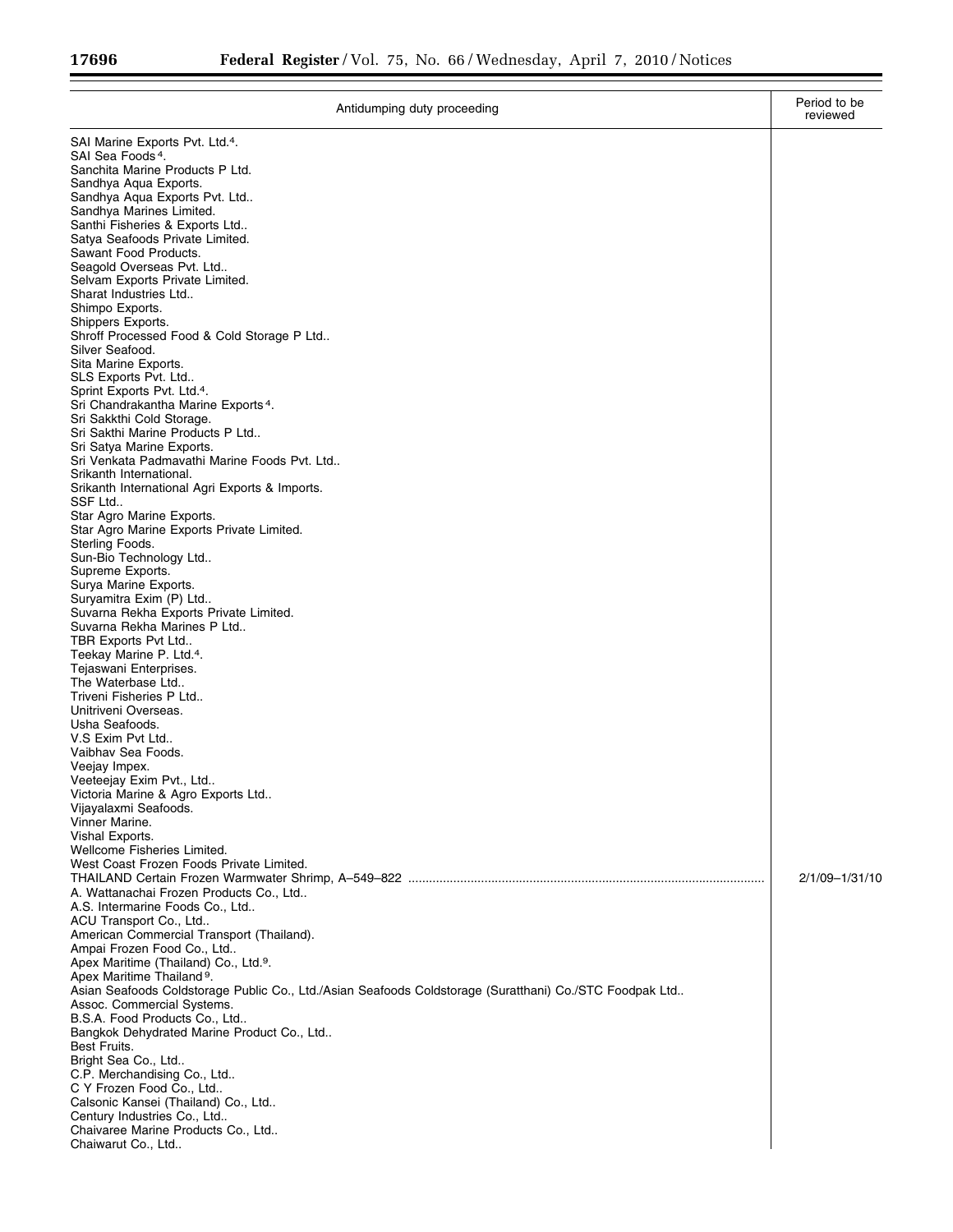| Antidumping duty proceeding                                                                                          | Period to be<br>reviewed |
|----------------------------------------------------------------------------------------------------------------------|--------------------------|
| Charoen Pokphand Foods Public Co., Ltd                                                                               |                          |
| Chue Eie Mong Eak.                                                                                                   |                          |
| Conair Intertraffic Co., Ltd<br>Core Seafood Processing Co., Ltd                                                     |                          |
| Crystal Frozen Foods Co., Ltd. and/or Crystal Seafood.                                                               |                          |
| Daedong (Thailand) Co. Ltd                                                                                           |                          |
| Daiei Taigen (Thailand) Co., Ltd<br>Daiho (Thailand) Co., Ltd                                                        |                          |
| Dextrans Worldwide (Thailand) Ltd                                                                                    |                          |
| Dragon International Furniture Co., Ltd                                                                              |                          |
| Earth Food Manufacturing Co., Ltd                                                                                    |                          |
| Enburg Food Thai Co., Ltd<br>Extra Maritime Co., Ltd                                                                 |                          |
| F.A.I.T. Corporation Limited.                                                                                        |                          |
| Far East Cold Storage Co., Ltd                                                                                       |                          |
| Findus (Thailand) Ltd<br>Fortune Frozen Foods (Thailand) Co., Ltd                                                    |                          |
| Frozen Marine Products Co., Ltd                                                                                      |                          |
| Fujitsu General (Thailand) Co., Ltd                                                                                  |                          |
| Gallant Ocean (Thailand) Co., Ltd./Gallant Seafoods Corporation.                                                     |                          |
| Golden Sea Frozen Foods Co., Ltd<br>Good Fortune Cold Storage Co., Ltd                                               |                          |
| Good Luck Product Co., Ltd                                                                                           |                          |
| Great Food (Dehydration) Co., Ltd                                                                                    |                          |
| Grobest Frozen Foods Co., Ltd                                                                                        |                          |
| Gulf Coast Crab Intl<br>H.A.M. International Co., Ltd                                                                |                          |
| Heng Seafood Limited Partnership.                                                                                    |                          |
| Herba Bangkok S.L                                                                                                    |                          |
| Heritrade Co., Ltd                                                                                                   |                          |
| HIC (Thailand) Co., Ltd<br>I.T. Foods Industries Co., Ltd                                                            |                          |
| Inter-Furnitech Co., Ltd                                                                                             |                          |
| Inter-Oceanic Resources Co., Ltd                                                                                     |                          |
| Inter-Pacific Marine Products Co., Ltd                                                                               |                          |
| Inter-Taste Foods Co., Ltd<br>K Fresh.                                                                               |                          |
| K. D. Trading Co., Ltd                                                                                               |                          |
| KF Foods.                                                                                                            |                          |
| K.L. Cold Storage Co., Ltd<br>K & U Enterprise Co., Ltd                                                              |                          |
| Kiang Huat Sea Gull Trading Frozen Food Public Co., Ltd                                                              |                          |
| Kingfisher Holdings Ltd                                                                                              |                          |
| Kibun Trdg.                                                                                                          |                          |
| Klang Co., Ltd<br>Kitchens of the Ocean (Thailand) Ltd                                                               |                          |
| Kongphop Frozen Foods Co., Ltd                                                                                       |                          |
| Kosamut Frozen Foods Co., Ltd                                                                                        |                          |
| Lee Heng Seafood Co., Ltd                                                                                            |                          |
| Leo Transports.<br>Maersk Line.                                                                                      |                          |
| Magnate & Syndicate Co., Ltd                                                                                         |                          |
| Mahachai Food Processing Co., Ltd                                                                                    |                          |
| Marine Gold Products Co., Ltd                                                                                        |                          |
| May Ao Co., Ltd./May Ao Foods Co., Ltd<br>Meyer Industries Ltd                                                       |                          |
| Namprik Maesri Ltd. Part                                                                                             |                          |
| Narong Seafood Co., Ltd                                                                                              |                          |
| National Starch and Chemical Thailand Ltd<br>Noble Marketing Co., Ltd                                                |                          |
| NR Instant Produce Co., Ltd                                                                                          |                          |
| Oki Data Manufacturing (Thailand) Co., Ltd                                                                           |                          |
| Ongkorn Cold Storage Co., Ltd./Thai-Ger Marine Co., Ltd                                                              |                          |
| Orion Electric Co., Ltd<br>Pacific Queen Co., Ltd                                                                    |                          |
| Pakfood Public Company Limited/Asia Pacific (Thailand) Co., Ltd./Chaophraya Cold Storage Co., Ltd./Okeanos Co. Ltd./ |                          |
| Okeanos Food Co. Ltd./Takzin Samut Co., Ltd. <sup>10</sup> .                                                         |                          |
| Penta Impex Co., Ltd                                                                                                 |                          |
| Pinwood Nineteen Ninety Nine.<br>Pioneer Manufacturing (Thailand) Co., Ltd                                           |                          |
| Piti Seafoods Co., Ltd                                                                                               |                          |
| Premier Frozen Products Co., Ltd                                                                                     |                          |
| Preserved Food Specialty Co., Ltd                                                                                    |                          |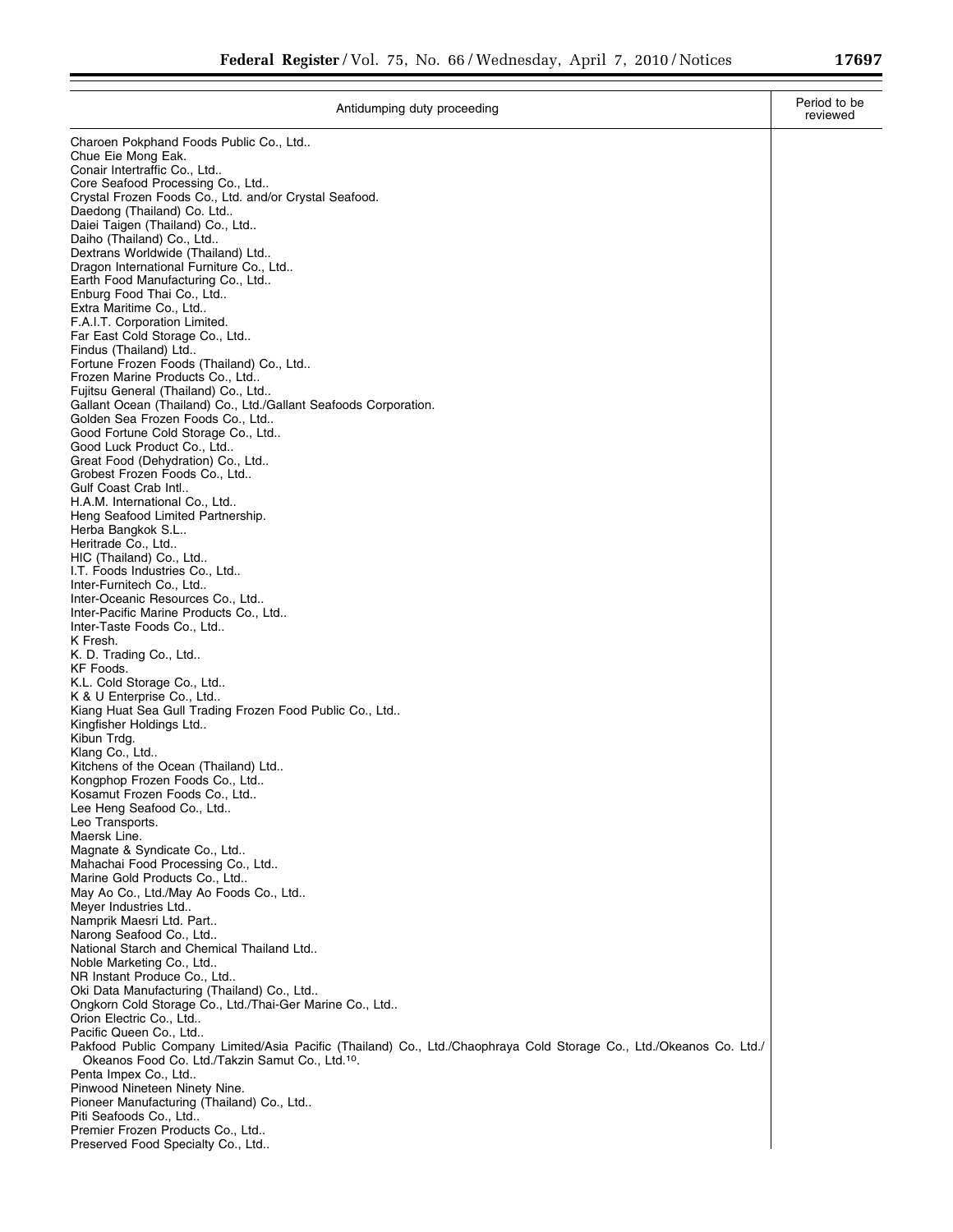| Antidumping duty proceeding                                                              | Period to be<br>reviewed |
|------------------------------------------------------------------------------------------|--------------------------|
| Protainer International Co., Ltd                                                         |                          |
| Queen Marine Food Co., Ltd                                                               |                          |
| Rayong Coldstorage (1987) Co., Ltd                                                       |                          |
| S&D Marine Products Co., Ltd                                                             |                          |
| S&P Aquarium.                                                                            |                          |
| S&P Syndicate Public Company Ltd                                                         |                          |
| S. Chaivaree Cold Storage Co., Ltd                                                       |                          |
| S. Khonkaen Food Industry Public Co., Ltd. and/or S. Khonkaen Food Ind Public.           |                          |
| SMP Foods Products Co., Ltd                                                              |                          |
| Samui Foods Company Limited.<br>Sea Bonanza Food Co., Ltd                                |                          |
| Seafoods Enterprise Co., Ltd                                                             |                          |
| Seafresh Fisheries/Seafresh Industry Public Co., Ltd                                     |                          |
| Siam Food Supply Co., Ltd                                                                |                          |
| Siam Intersea Co., Ltd                                                                   |                          |
| Siam Marine Products Co. Ltd                                                             |                          |
| Siam Marine Frozen Foods Co., Ltd                                                        |                          |
| Siam Ocean Frozen Foods Co. Ltd                                                          |                          |
| Siam Union Frozen Foods.                                                                 |                          |
| Siamchai International Food Co., Ltd                                                     |                          |
| Smile Heart Foods Co. Ltd                                                                |                          |
| Southport Seafood Company Limited.                                                       |                          |
| Suntechthai Intertrading Co., Ltd                                                        |                          |
| Surapon Nichirei Foods Co., Ltd                                                          |                          |
| Surapon Seafoods Public Co., Ltd./Surapon Foods Public Co., Ltd./Surat Seafoods Co., Ltd |                          |
| Suratthani Marine Products Co., Ltd<br>Suree Interfoods Co., Ltd                         |                          |
| T.H.I. Group (Bangkok) Co., Ltd                                                          |                          |
| T.P. Food Canning Ltd., Part                                                             |                          |
| T.S.F. Seafood Co., Ltd                                                                  |                          |
| Tanaya International Co., Ltd                                                            |                          |
| Tanaya Intl                                                                              |                          |
| Teppitak Seafood Co., Ltd                                                                |                          |
| Tey Seng Cold Storage Co., Ltd                                                           |                          |
| Tep Kinsho Foods Co., Ltd                                                                |                          |
| Thai Agri Foods Public Co., Ltd                                                          |                          |
| Thai Frozen Foods Co., Ltd                                                               |                          |
| Thai Lee Agriculture Co., Ltd                                                            |                          |
| Thai Mahachai Seafood Products Co., Ltd                                                  |                          |
| Thai Ocean Venture Co., Ltd<br>Thai Onono Public Co., Ltd                                |                          |
| Thai Patana Frozen.                                                                      |                          |
| Thai Prawn Culture Center Co., Ltd                                                       |                          |
| Thai Royal Frozen Food Co. Ltd                                                           |                          |
| Thai Spring Fish Co., Ltd                                                                |                          |
| Thai Union Frozen Products Public Co., Ltd./Thai Union Seafood Co., Ltd.11.              |                          |
| Thai Union Manufacturing Co., Ltd. and/or Thai Union Mfg.                                |                          |
| Thai World Imp & Exp Co                                                                  |                          |
| Thai Yoo Ltd., Part                                                                      |                          |
| Thaveevong Industry Co., Ltd                                                             |                          |
| The Siam Union Frozen Foods Co., Ltd                                                     |                          |
| The Union Frozen Products Co., Ltd<br>Trang Seafood Products Public Co., Ltd             |                          |
| Transamut Food Co., Ltd                                                                  |                          |
| Tung Lieng Trdg.                                                                         |                          |
| United Cold Storage Co., Ltd                                                             |                          |
| V Thai Food Product.                                                                     |                          |
| Wann Fisheries Co., Ltd                                                                  |                          |
| Xian-Ning Seafood Co., Ltd                                                               |                          |
| Yeenin Frozen Foods Co., Ltd                                                             |                          |
| YHS Singapore Pte.                                                                       |                          |
| ZAFCO TRDG.                                                                              |                          |

3 In the 2007–2008 administrative review, the Department found that the following companies comprised a single entity: Ananda Aqua Exports (P) Ltd., Ananda Foods, and Ananda Aqua Applications. *See Certain Frozen Warmwater Shrimp From India: Preliminary Results and Preliminary*  Partial Rescission of Antidumping Duty Administrative Review, 74 FR 9991, 9994 (Mar. 9, 2009) (2007–2008 Indian Shrimp Preliminary Results).

Absent information to the contrary, we intend to treat these companies as a single entity for purposes of this administrative review.<br>4 The interested parties' requests for review included certain companies with similar na have treated these companies as the same entity based on information obtained in the 2004–2006, 2006–2007, 2007–2008, or 2008–2009 ad-<br>ministrative review. *See* the March 29, 2010, memorandum from Holly Phelps to the File 2006, 2006–2007, 2007–2008, and 2008–2009 Antidumping Duty Administrative Reviews on the Record of the 2009–2010 Antidumping Duty Administrative Review on Certain Frozen Warmwater Shrimp from India.''